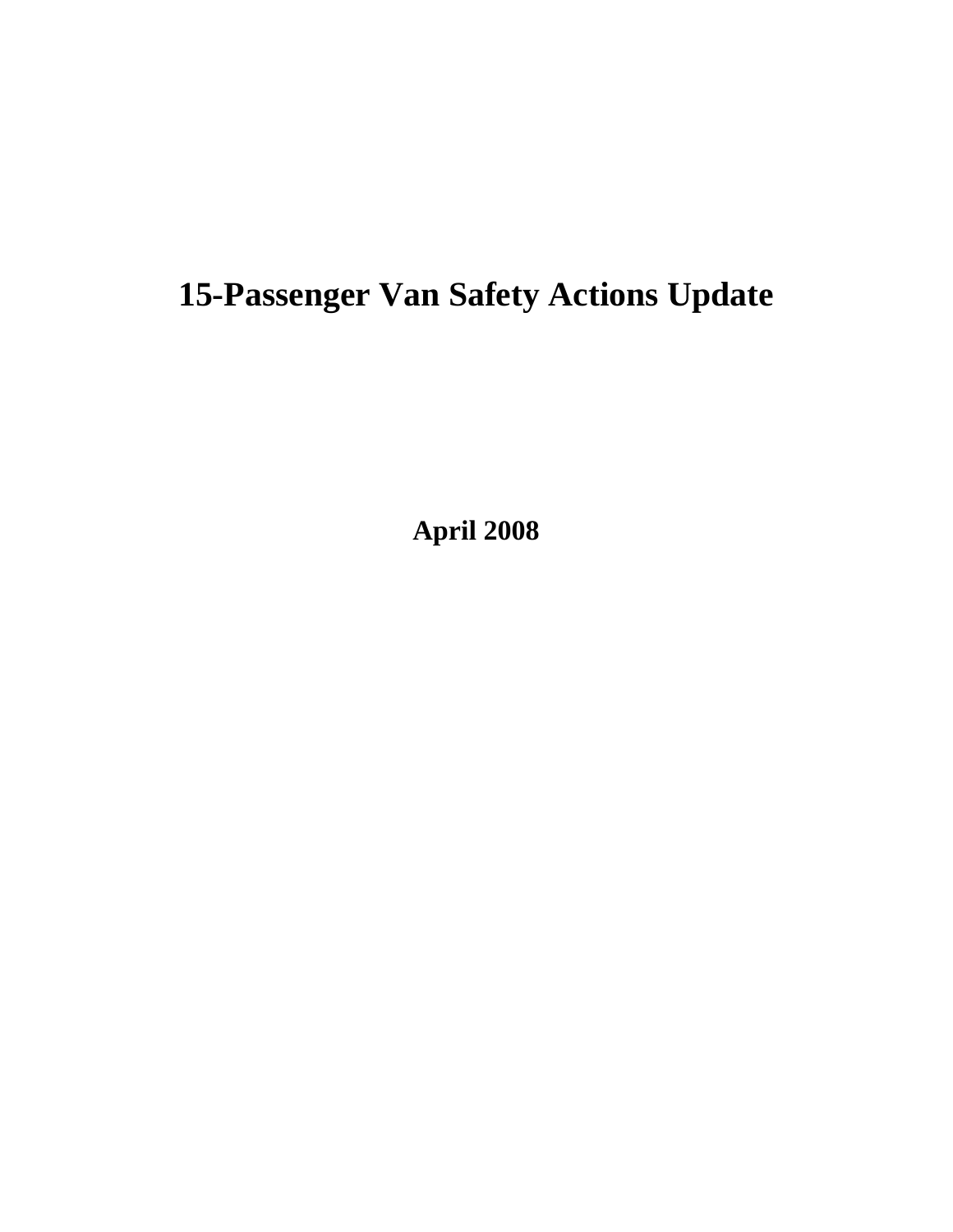## **15-Passenger Van Safety Actions Update**

### April 2008

- I. Background and Introduction
- II. Statistical Data Studies
- III. Ongoing Consumer Information and Education
- IV. Federal Motor Vehicle Safety Standards
- V. Update on Federal Motor Carrier Safety Administration Activities
- VI. Conclusion

Appendix I: Survey of State Laws on 12- and 15-Passenger Vans Used for School Transportation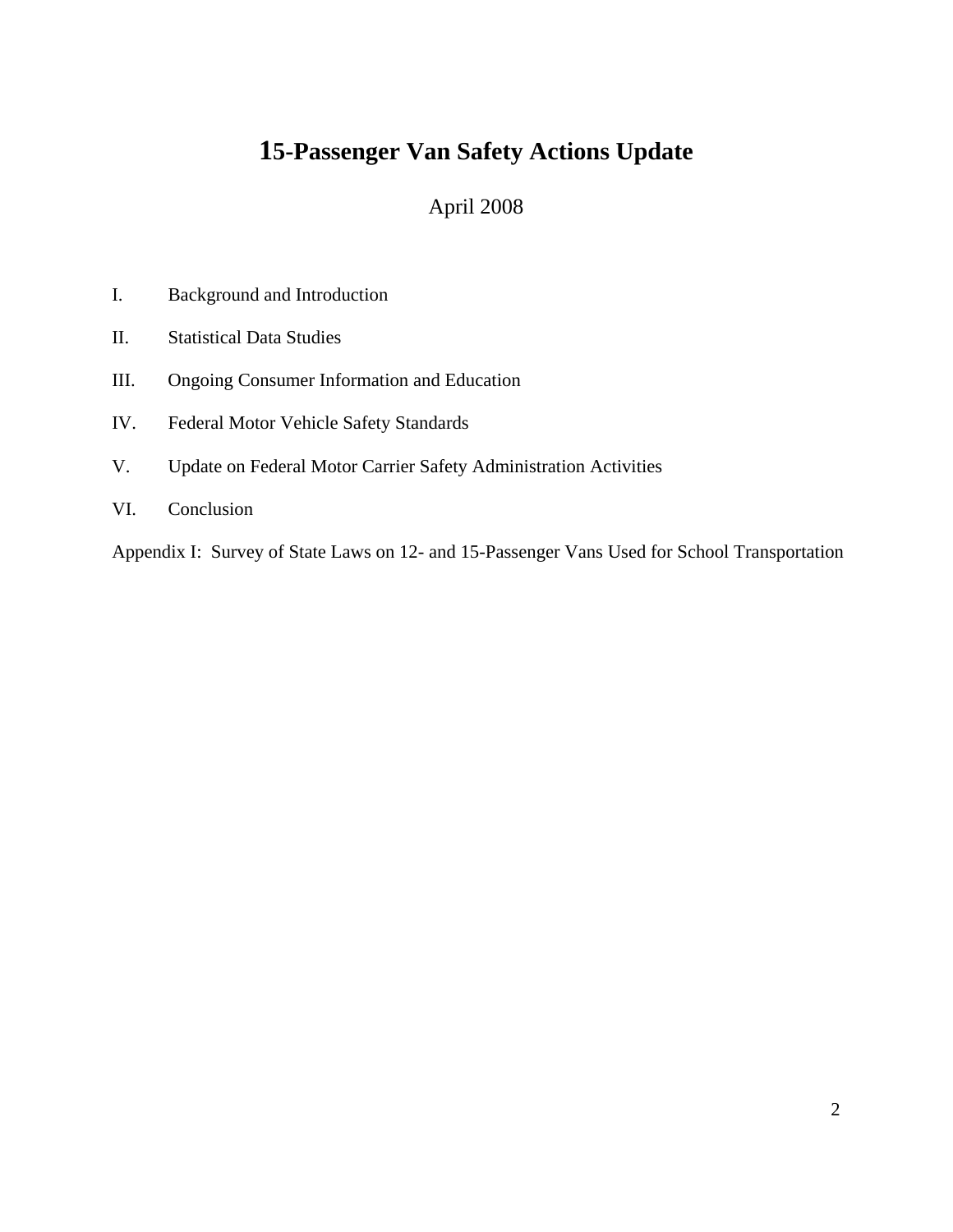#### **I. Background and Introduction**

Because of a number of potential safety issues of unique importance to the use of 15-passenger vans, the agency published the *NHTSA Action Plan for 15-Passenger Van Safety* in September 2003. It described a number of research programs, consumer information activities and potential regulatory actions with which NHTSA intended to address the safety of 15-passenger van users. In November of 2004, NHTSA updated the [Van Action Plan](http://www.nhtsa.dot.gov/cars/problems/studies/15PassVans/15passvan.html). Since 2004 NHTSA has completed the majority of the projects that had been planned. The remaining actions include rulemakings to improve roof crush resistance and mitigate occupant ejections, a research note updating our 2004 analysis of fatal crashes of 15-passenger vans, and ongoing consumer information activities. This update reports progress since the 2004 update and describes actions currently underway.

On August 10, 2005, the President signed into law the Safe, Accountable, Flexible, Efficient Transportation Equity Act: A Legacy for Users (SAFETEA-LU). Under Title X, Subtitle C, Section 10309 of the law, Congress directed the Secretary of Transportation to require testing of 15-passenger vans as part of NHTSA's NCAP rollover resistance program. The law also prohibits schools or school systems from purchasing or leasing new 15-passenger vans for use in transporting preprimary, primary, or secondary school students to or from school or an event related to school, unless the 15-passenger van complies with the motor vehicle standards prescribed for school buses and multifunction school activity buses. Pre-existing law already prohibited the sale or lease of a noncompliant van for school related purposes, but did not provide a basis for action against the school system. Additionally, the law imposes penalties for purchase or lease by schools or school systems and increases the penalties for the sale, rental, or lease of new non-complying15-passenger vans for such purposes.

NHTSA has added 15-passenger vans to the NCAP program in accordance with SAFETEA-LU in addition to the items in the 2003 action plan. Since the last update on the action plan, NHTSA completed five major rulemakings which should improve the safety of 15-passenger vans, and a downward trend in fatalities of 15-passenger van occupants began in 2005. NHTSA published a Final Rule to require lap and shoulder belts in all rear seating positions for vehicles weighing 10,000 pounds or less in December 2004 and published Final Rules in 2007 to upgrade FMVSS No. 206, Door locks and door retention components, and FMVSS No. 214, Side impact protection, for the same classes of vehicles. NHTSA also established two new crash avoidance safety standards, FMVSS No.138 Tire pressure monitoring systems and FMVSS No. 126, Electronic stability control, for all light vehicles that address safety issues particularly relevant to 15-passenger vans.

Most of the safety improvements required by the recent rulemakings are being phased-in on vehicles too new to be reflected in available crash statistics. However, manufacturers began voluntarily installing electronic stability control on 15-passenger vans during the 2004 and 2005 model years. Together with the educational and public awareness efforts, we may be seeing the first evidence of the effect of electronic stability control on 15-passenger van safety. From 1997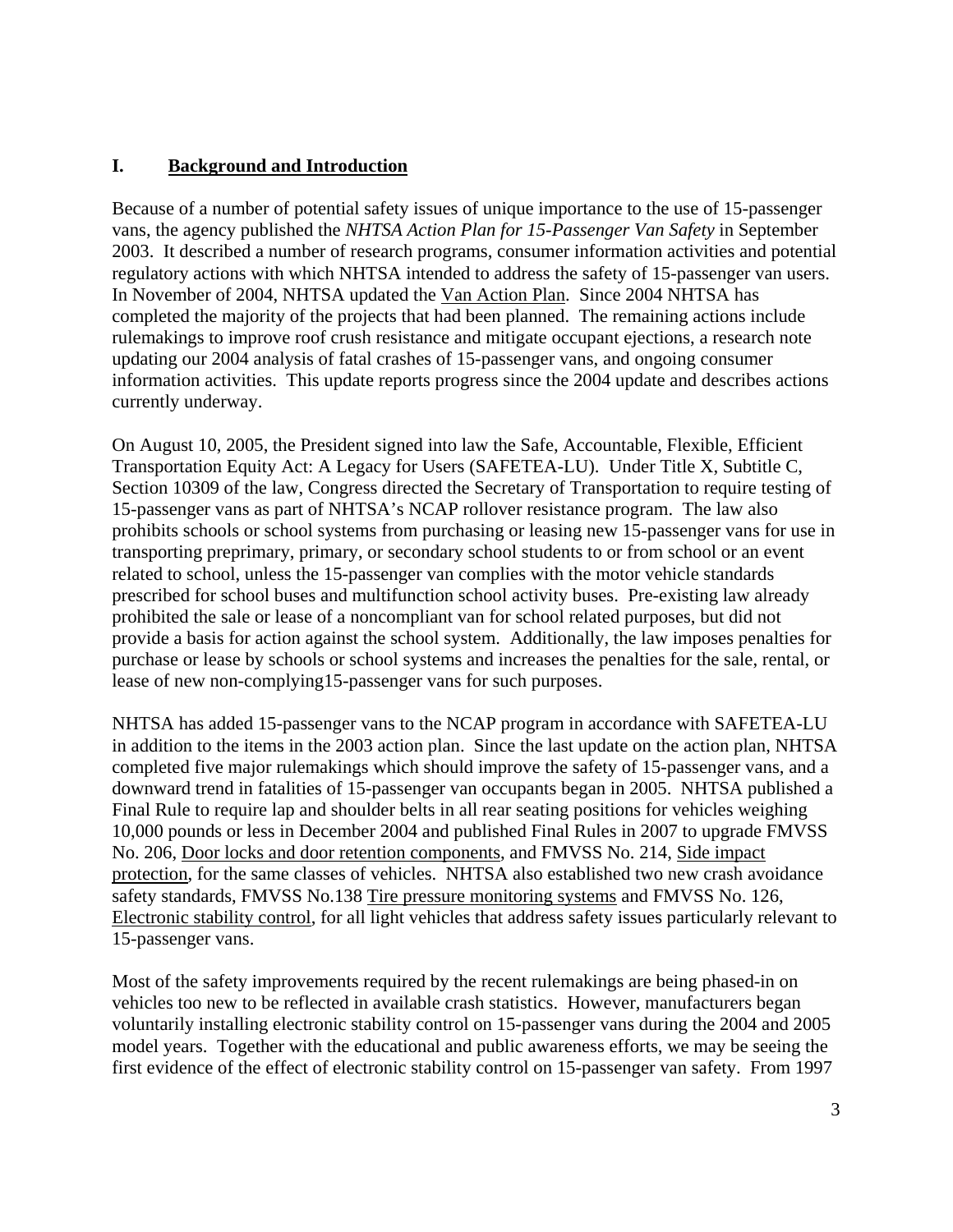to 2004, the number of occupants of 15-passenger vans killed in all crashes averaged about 117 per year. In 2005, the fatality total reduced to 99, and in 2006, fatalities fell to 58 which was about half the historic average. Of particular interest was the number of fatalities in singlevehicle rollover crashes because ESC has been shown to reduce such crashes dramatically for cars and SUVs. At an annual average of 57, they represented about half of the yearly fatalities of 15-passenger van occupants from 1997 to 2005. In 2006, only 17 occupants of 15-passenger vans were killed in single-vehicle rollover crashes suggesting that the ESC systems installed on 2004, 2005 and 2006 15-passenger vans were reducing rollovers.

#### **II. Statistical Data Studies**

#### **A. Recently Completed Reports:**

NHTSA published a Research Note on the Fatalities of Occupants of 15-Passenger Vans using 1997-2006 FARS in 2008. This Research Note is intended to be a descriptive assessment of the trends in fatalities of occupants of 15-passenger vans. Of specific interest are those that occurred in single vehicle rollovers. Trends related to restraint use data and vehicle occupancy will be presented. This research is available at [http://www-nrd.nhtsa.dot.gov/CMSWeb/index.aspx.](http://www-nrd.nhtsa.dot.gov/CMSWeb/index.aspx)

A 2004 study (DOT HS 809 735) explored the relationship between vehicle occupancy and several other variables in the NHTSA Fatality Analysis and Reporting System (FARS) database and a 15-passenger van's risk of rollover. The study examines statistics on fatal crashes involving 15-passenger vans from 1990 to 2002. The study also constructs a logistic regression model to model the effects of various factors, most importantly occupancy level, on the risk of rollover. The model is constructed using data from 1994 to 2001 police-reported motor vehicle crashes in five states that are part of NHTSA's State Data System (SDS). The data show that between 1990 and 2002, there were 1,576 15-passenger vans involved in fatal crashes that resulted in 1,111 fatalities to occupants of such vans. Of these, 657 vans were in fatal, single vehicle crashes, of which 349 rolled over. In 450 of these vans, there was at least one fatality, totaling up to 684 occupant fatalities in single-vehicle crashes. The majority of fatally injured van occupants were not wearing seat belts. Only 14 percent of the fatally injured were restrained. Analysis of data from NHTSA's SDS reveals that the rate of rollover observed for 15-passenger vans that are loaded above half their designed seating capacity is 2.2 times the rate observed for vans loaded to or below half their capacity. However, the rollover rate of 15 passenger vans that are loaded above half their designed seating capacity (8+) was similar to that of SUVs that are loaded above half their designed seating capacity (3+), while the rollover rate of 15-passenger vans with 7 or fewer occupants was much lower than that of SUVs with 1 or 2 occupants.

*Survey Tire Pressure and Condition in the 12- and 15-Passenger Van Fleet:* To obtain information on the level of tire pressure under-inflation, tire wear conditions and tire failure for 15-passenger vans in use, which is needed for consumer information, vehicle solutions, or other actions, NHTSA's National Center for Statistics and Analysis (NCSA) completed a study to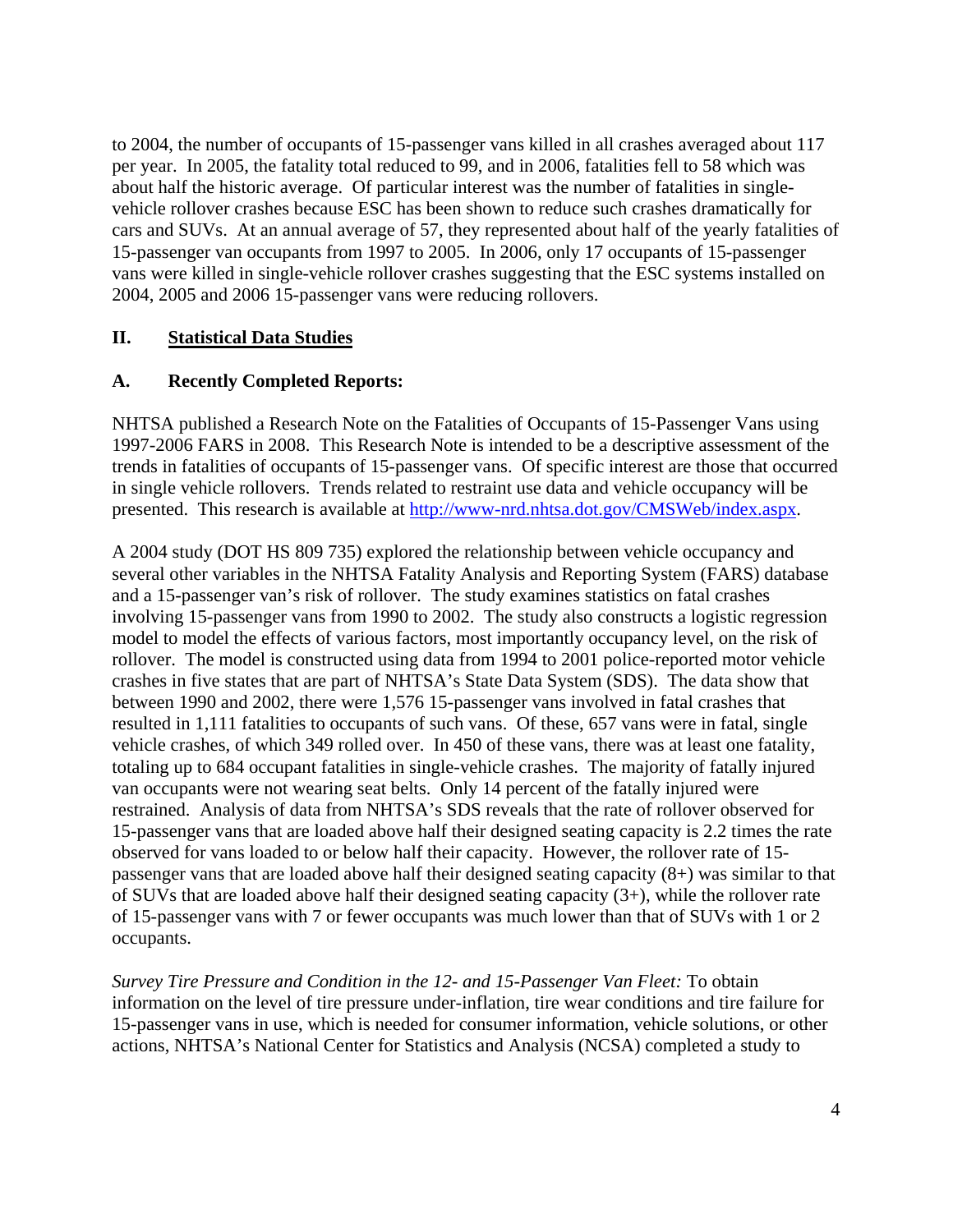collect tire pressure and condition information on this class of vehicle. This study was based on methods used in a recent light vehicle tire pressure monitoring system (TPMS) survey.

NHTSA published the results of the Tire Pressure/Condition Survey in May 2005 (DOT HS 809 846). The data from this study found that about 57% of large vans have at least one significantly under inflated tire – a much larger percentage than the estimate of 27% for passenger cars. This poor tire maintenance in combination with the conditions under which these vehicles are driven (i.e. transporting groups of children, inexperienced drivers, etc.) suggests a need for better van tire safety awareness. Other possible countermeasures to poor tire pressure might include the integration of tire pressure monitoring systems into 12-and 15-passenger vans in accordance with the recent TPMS standard. Regardless of the presence of TPMS, public awareness of proper tire maintenance is important to the improvement of tire condition.

*Analyze State Laws Regarding the Use of 15-Passenger Vans*: An analysis was conducted to identify how 12- and 15-passenger vans are classified at the state and other jurisdictional levels. In some cases, legal loopholes exist at the state level as a result of NHTSA classifying this type of vehicle as a bus (for example, exemption from laws requiring use of child restraints). Each State prescribes its own regulations that apply to the use of any vehicle that is used to transport students and/or pre-school children. The result of our analysis is a list of the laws in the 50 states and the District of Columbia. This list can be found at the end of this document (Appendix I).

#### **C. Cancelled Actions:**

*Develop Information on the Ownership and Usage of These Vehicles:* NHTSA has determined that collecting this type of information would be costly and time consuming. NHTSA believes that other actions we have performed provide beneficial demographic information. NHTSA's report, *Analysis of Crashes Involving 15-Passenger Vans* (DOT HS 809 735, May 2004), provides an in-depth analysis of crashes involving 15-passenger vans, including the driver's age in relation to rollover rates and the correlation of fatalities to seating position. In addition, NHTSA will continue with its comprehensive consumer information and education efforts.

#### **D. Milestones:**

- DOT HS 809 735 "Analysis of Crashes Involving 15-Passenger Vans" May 2004 (<http://www-nrd.nhtsa.dot.gov/Pubs/809735.PDF>)
- Issue list of state laws regarding use of 15 passenger vans Oct. 2004 (Appendix I of this document)
- DOT HS 809 846 "12 & 15 Passenger Vans Tire Pressure Study" May 2005 (<http://www-nrd.nhtsa.dot.gov/Pubs/809846.PDF>)
- Research Note on the Fatalities of Occupants of 15-Passenger Vans June 2008 using 1997-2006 FARS data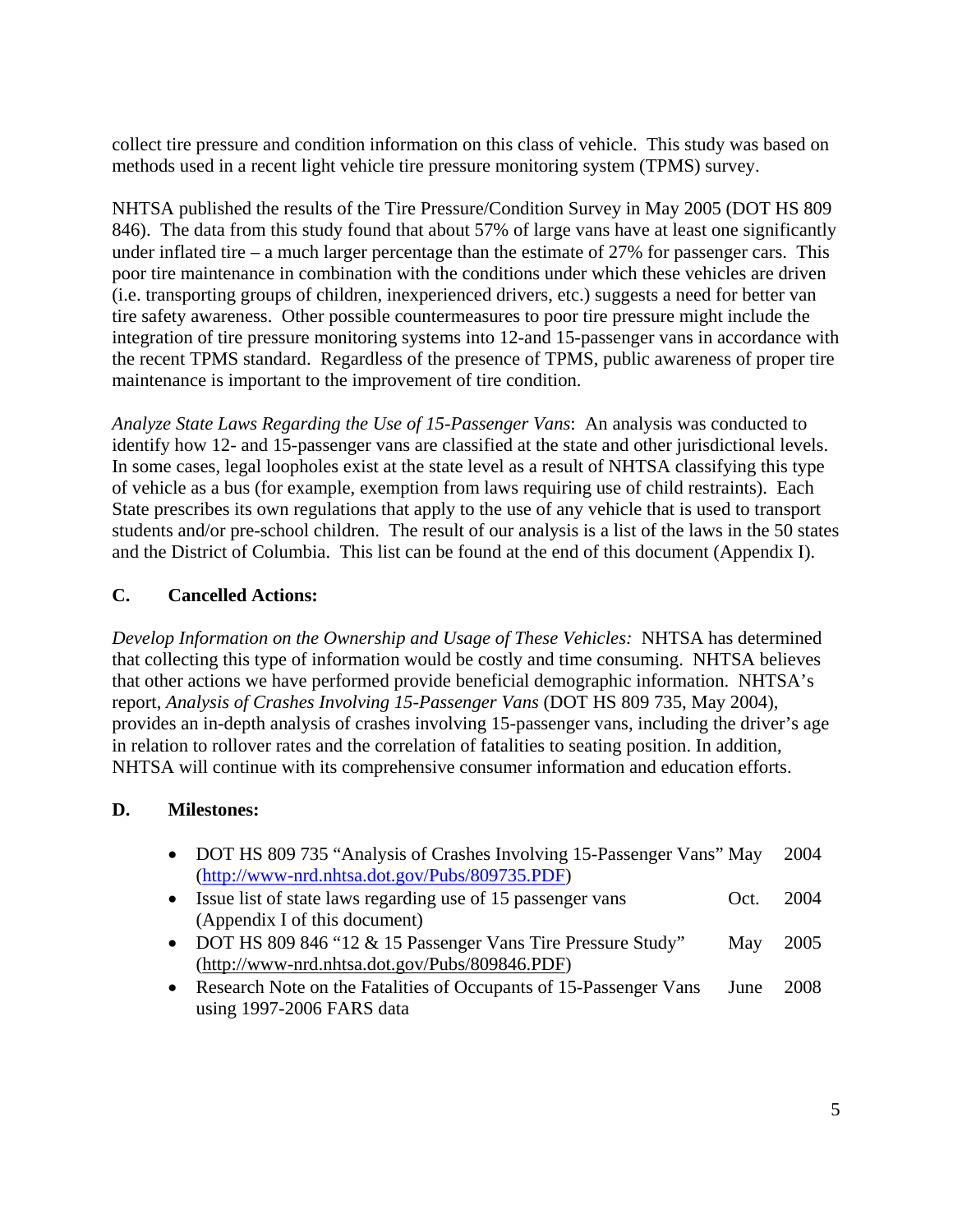#### **III. Ongoing Consumer Information and Education Actions**

*15-passenger van leaflet:* In the Spring of 2008, NHTSA plans to publish and make available electronically on its website a one-page tri-fold leaflet on the topic of 15-passenger van safety. The leaflet will discuss issues such as related regulations, vehicle maintenance, using correct tires, tire aging and a caution against using the spare tires of old vehicles as replacement tires. We also expect to issue a consumer advisory on these subjects in the spring of 2008.

*Technical Assistance*: NHTSA will continue to attend trade shows, conventions, etc., throughout the year, as these events offer opportunities to reach a varied audience and promote vehicle safety messages. NHTSA will continue to include 15-passenger van safety information in relevant Departmental efforts and regional outreach activities. NHTSA also plans to utilize existing partnerships with National Collegiate Athletic Association (NCAA) and umbrella church and youth organizations as a mechanism to reach targeted populations that use 15 passenger vans.

Specifically, NHTSA has existing partnerships with many organizations to implement traffic safety and injury control programs. NHTSA will work with the following organizations to provide technical assistance for their efforts to develop programs and policies to address 15 passenger van safety and provide them with NHTSA materials to disseminate throughout their organization:

- National Automobile Dealers Association (NADA)
- Auto manufacturers
- Governors Highway Safety Association
- Education and school transportation organizations
- Branches of the military (they have expressed interest in developing a training program for their drivers)
- Religious groups
- Colleges and universities
- Rental van fleets
- YMCA and summer camp organizations
- Organizations that focus on migrant workers
- Head Start and day care provider organizations
- VA medical centers

*Inclusion of 15-Passenger Vans in New Car Assessment program (NCAP) Testing*: Since model year 2006, NHTSA has been measuring the Static Stability Factor of 15 passenger vans and performing the dynamic maneuver (fishhook) test with the standard five occupant load necessary for comparative ratings under the NHTSA's statistical risk model for rollover (in the event of a single vehicle crash). NHTSA has also been performing the dynamic maneuver test with the full 15 occupant load for 15 passenger vans and reporting the result along with the regular comparative rating at [www.safercar.gov](http://www.safercar.gov/) .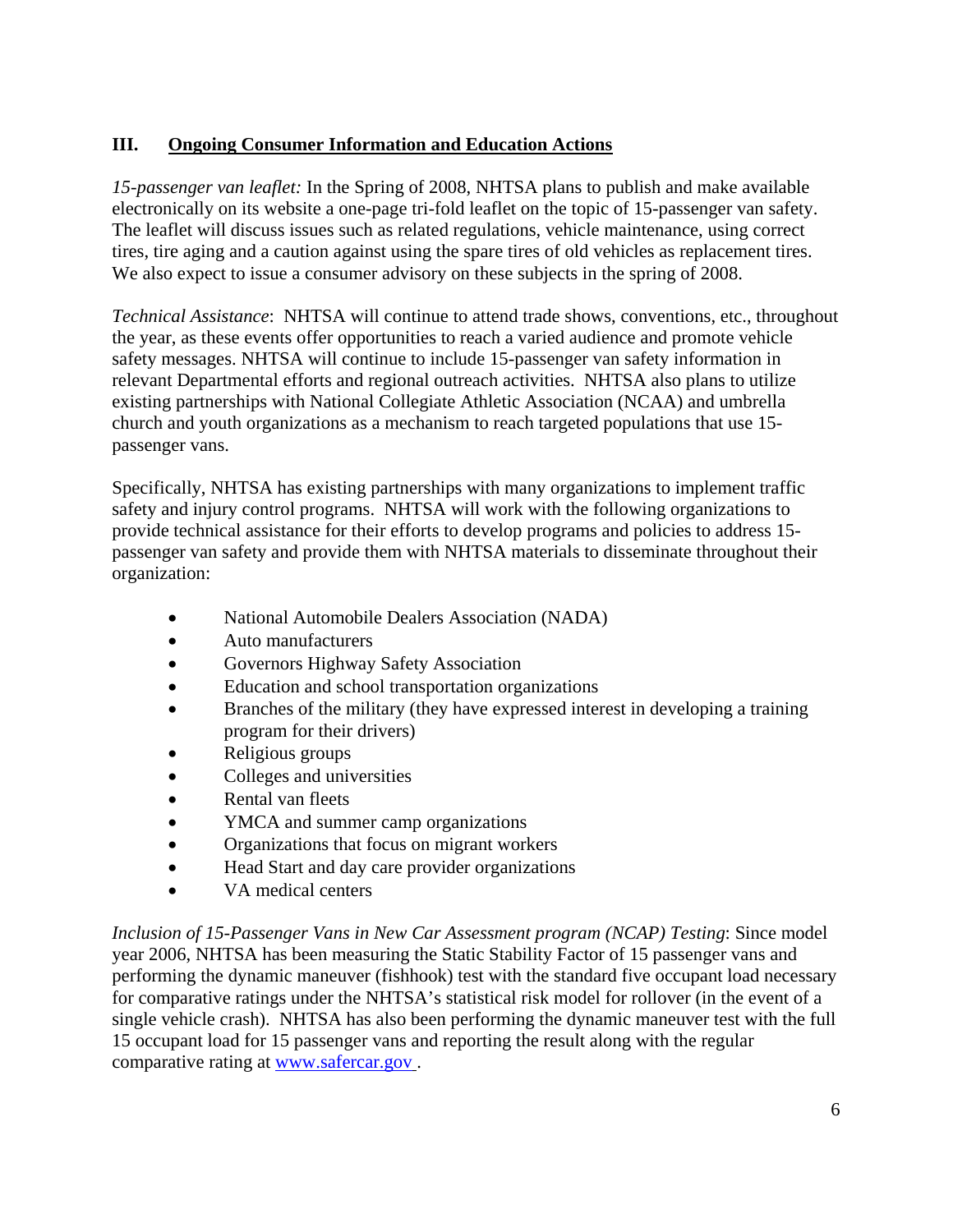*Periodic Press Advisories:* In May 2005, NHTSA reissued the Consumer Advisory for a fourth time. The Consumer Advisory was released in conjunction with the 12 and 15-Passenger Van Tire Pressure Study. The Agency also issued an updated bilingual consumer hangtag (English on one side/Spanish on the other) for 15-passenger van users. NHTSA also updated its 15 passenger van safety web page

([www.nhtsa.dot.gov/cars/problems/studies/15PassVans/15PassCustomerAdvisory.htm\)](http://www.nhtsa.dot.gov/cars/problems/studies/15PassVans/15PassCustomerAdvisory.htm) with:

- Updated consumer advisory
- New research report on tire pressure in 12 and 15-passenger vans
- An updated version of the 15-passenger van hangtag in English and Spanish and information on how to order
- A revised drop-in article

NHTSA expects to issue another Consumer Advisory in 2008 and periodically thereafter.

#### **IV. Federal Motor Vehicle Safety Standards**

#### **A. Current and Planned Actions***:*

*Part 571.3, Definitions:* NHTSA has proposed revising the definition of "designated seating" position (DSP)." The revision would more objectively quantify the available space on a seat as DSPs. This proposal would help ensure that each likely occupant be equipped with belt restraints.

*FMVSS No. 216, Roof Crush Resistance:* Current plans for the upgrade of this standard include expanding its coverage to vehicles up to 10,000 pounds GVWR (with certain exceptions). Agency testing has shown that these vehicles would require stronger roofs to pass the upgraded requirements. In addition, the agency published an SNPRM on January 30, 2008 with a twosided test as an alternative to a one sided requirement for final rule consideration. This action relates to NTSB recommendation H-03-16 which we expect NTSB to close following the publication of a final rule.

*New FMVSSs:* The agency has a SAFETEA-LU Congressional mandate to publish a new Federal Motor Vehicle Safety Standard (FMVSS ) to mitigate ejection of occupants through the side windows of light vehicles. The final rule must be published by October 1, 2009. The agency plans to publish the NPRM in 2008. One of the likely countermeasures will be side curtain air bags modified to cover the window opening and deploy in a rollover. The agency is considering applying the new requirement to 15- and 12-passenger vans under 4536 kg (10,000 pounds) gross vehicle weight rating (GVWR).

The progress of these and other significant rulemakings can be tracked on the Department of Transportation website at [http://regs.dot.gov/rulemakings/200803/report.htm.](http://regs.dot.gov/rulemakings/200803/report.htm)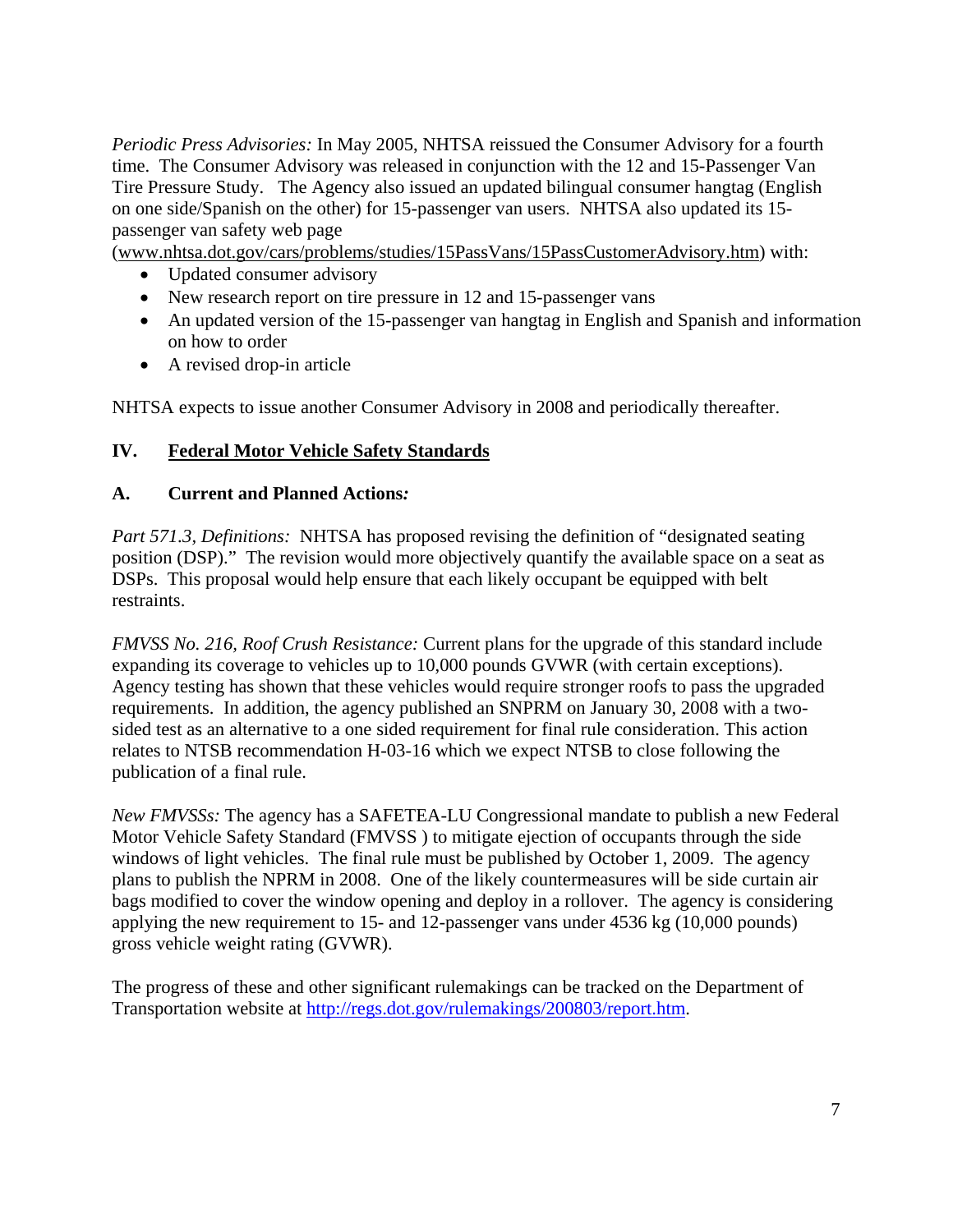#### **B. Recently Completed Actions**

*FMVSS No. 126 Electronic Stability Control*: On April 6, 2007 (72 FR 17236), NHTSA established a new safety standard requiring electronic stability control (ESC) for light vehicles to help prevent loss-of-control crashes. The standard applies to vehicles of 10,000 lb GVWR or less, including buses. Fifteen-passenger vans are considered buses because they accommodate more than 10 occupants, and all 15-passenger vans in production have a GVWR of 10,000 lb or less. Therefore, 15-passenger vans are in the category affected by the new standard. NHTSA's data study of crashes of cars and SUVs show that ESC is extremely effective in reducing singlevehicle crashes (by 48% for SUVs) and especially single-vehicle crashes involving rollover (by 85% for SUVs). ESC applies directly to the principal safety concern with 15-passenger vansnamely occasional drivers losing control of large vehicles with unfamiliar handling characteristics. We also believe that ESC will assist drivers in maintaining control of vehicles in the event of a rear tire failure, a circumstance sometimes leading to rollover crashes of 15 passenger vans and SUVs.

*FMVSS No. 138 Tire Pressure Monitoring Systems*: Also since the last update on NHTSA's actions regarding 15-passenger van safety, NHTSA established a new safety standard requiring tire pressure monitoring systems (TPMS) for light vehicles to help prevent tire failures (70 FR 18136, April 8, 2005). The standard applies to vehicles of 10,000 lb GVWR or less including buses. As explained above, this means all 15-passenger vans in production are affected by the new standard. It requires manufacturers to install a four-tire TPMS that is capable of detecting when a tire is more than 25 percent under-inflated and warning the driver. Since about 11 percent of fatal single-vehicle rollover crashes of 15-passenger vans have been associated with tire failures, TPMS should be a significant safety advance for these vehicles.

*FMVSS No. 206, Door Locks and Door Retention Components:* On February 6, 2007 (72 FR 5385), NHTSA published a final rule amending FMVSS No. 206, the safety standard on door locks and door retention components, to update requirements and test procedures and to harmonize with Global Technical Regulation 1. The final rule adds test requirements and test procedures for sliding doors, adds secondary latched position requirements for doors other than hinged side doors and back doors, provides a new optional test procedure for assessing inertial forces. The new amendment extends the application of the standard for the first time to 12-15 passenger vans (which are considered busses) with a GVWR of 10,000 pounds or less.

*FMVSS No. 208, Occupant Crash Protection:* On December 8, 2004 (69 FR 70904), NHTSA published a final rule requiring lap and shoulder belts (3-point belts) at all seating positions (notably the center rear seat) for vehicles with a GVWR of 10,000 pounds or less. Prior to this rule, 15-passenger vans typically provided bench seats with seating for three or four passengers and only the outboard seats were equipped with lap and shoulder belts. All new 15-passenger vans with a GVWR of 10,000 pounds or less are required to comply with the new lap and shoulder belt requirements. This rulemaking action also satisfied the NTSB recommendation (H-03-15) for NHTSA to include 12- and 15-passenger vans in its rulemaking to require lap and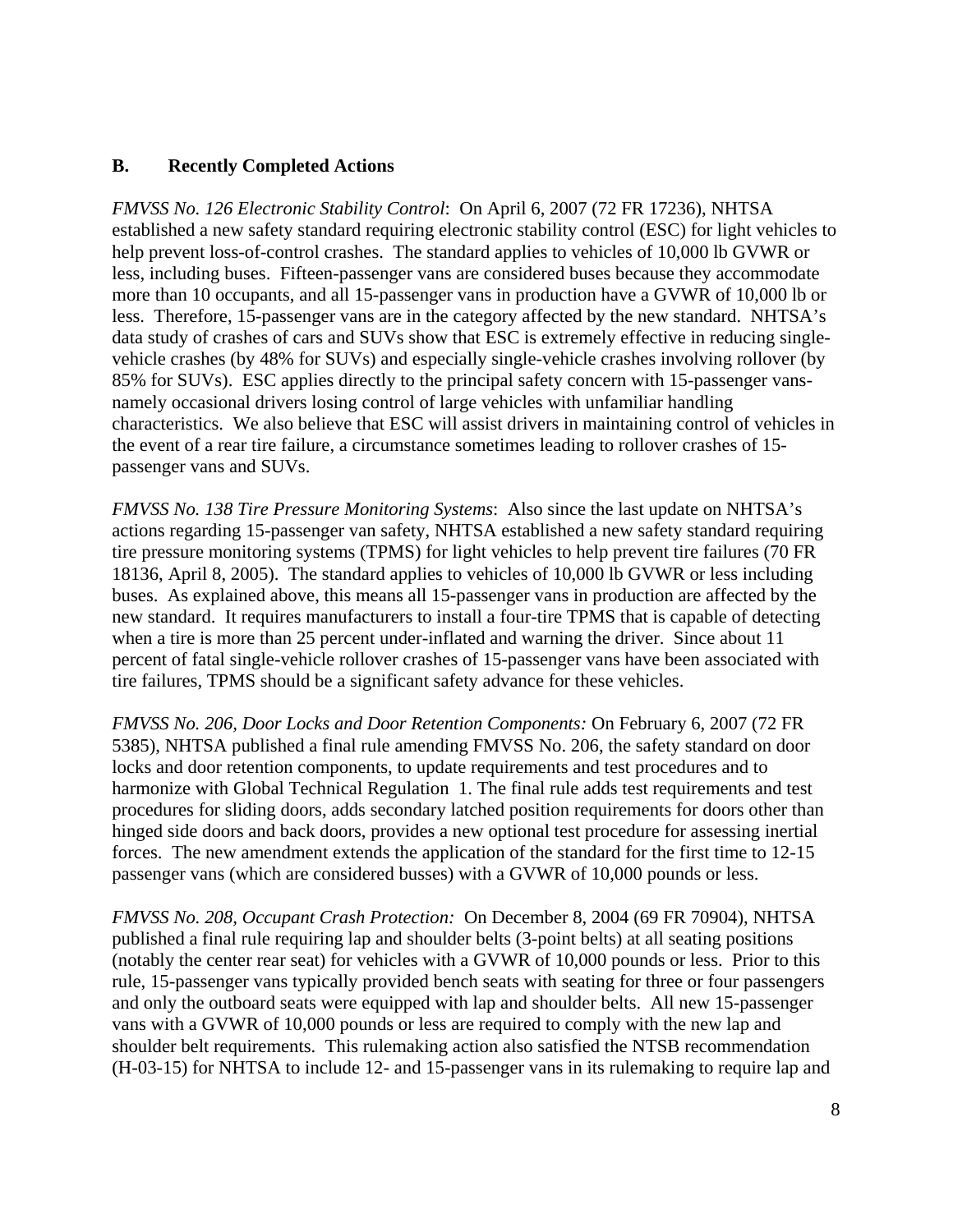shoulder belts at all center seats. On October 12, 2005, the NTSB reclassified its recommendation as "Closed – Acceptable Response."

*FMVSS No. 214, Side Impact Protection:* On September 11, 2007 (72 FR 51908), the agency upgraded FMVSS No. 214, "Side impact protection," by adding a dynamic side impact pole test. The upgrade applies to all passenger cars, and trucks, buses and multipurpose passenger vehicles with a GVWR of 10,000 pounds or less. The pole test will be performed at the driver and right front passenger seating positions of the vehicle. The expected countermeasures are inflatable head protection systems (HPS), such as side curtain air bag systems and other devices. Although the pole test covers only the front seat occupants, it is expected that vehicle manufacturers will provide HPS to cover occupants in second and even third row seats. Related to this, in August of 2003, the NTSB recommended that NHTSA include 12- and 15-passenger vans in FMVSS No. 201, "Occupant protection in interior impact." (NTSB recommendation H-03-14) Since the NTSB's concerns about additional head protection were addressed by the upgrade of FMVSS No. 214, NHTSA is requesting that the NTSB close this recommendation.

#### **C. Milestones:**

|           | 49 CFR 571.3 DSP NPRM                            | June  | 2005 | (completed) |
|-----------|--------------------------------------------------|-------|------|-------------|
|           | 49 CFR 571.3 DSP Final Rule                      | Aug.  | 2008 | (pending)   |
| $\bullet$ | FMVSS No. 216 upgrade NPRM                       | Aug.  | 2005 | (completed) |
| $\bullet$ | FMVSS No. 216 upgrade SNPRM                      | Jan.  | 2008 | (completed) |
| $\bullet$ | FMVSS No. 216 upgrade Final Rule                 | $---$ | 2008 | (pending)   |
| $\bullet$ | FMVSS No. 208 NPRM to require                    | Aug.  | 2004 | (completed) |
|           | rear center lap/shoulder belts                   |       |      |             |
|           | FMVSS No. 208 Final Rule                         | Dec.  | 2004 | (completed) |
| $\bullet$ | FMVSS No. 206 upgrade NPRM                       | Dec.  | 2004 | (completed) |
| $\bullet$ | FMVSS No. 206 Final Rule                         | Feb.  | 2007 | (completed) |
| $\bullet$ | FMVSS No. 214 upgrade NPRM                       | May   | 2004 | (completed) |
|           | FMVSS No. 214 Final Rule                         | Sept. | 2007 | (completed) |
|           | FMVSS No. 138 Final Rule                         | April | 2005 | (completed) |
| $\bullet$ | <b>FMVSS No. 126 NPRM</b>                        | Sept. | 2006 | (completed) |
| $\bullet$ | FMVSS No. 126 Final Rule                         | Apr.  | 2007 | (completed) |
| $\bullet$ | SAFETEA-LU (ejection mitigation) NPRM            | $---$ | 2008 | (pending)   |
|           | SAFETEA-LU (ejection mitigation) Final Rule Oct. |       | 2009 | (pending)   |

#### **D. Effective Dates and Voluntary Actions by Manufacturers**

The milestones listed above give the dates when new final rules were established and published in the Federal Register. However, new final rules include a future effective date and possibly a phase-in schedule to give manufacturers time to redesign products to conform to the new requirements and put them into production.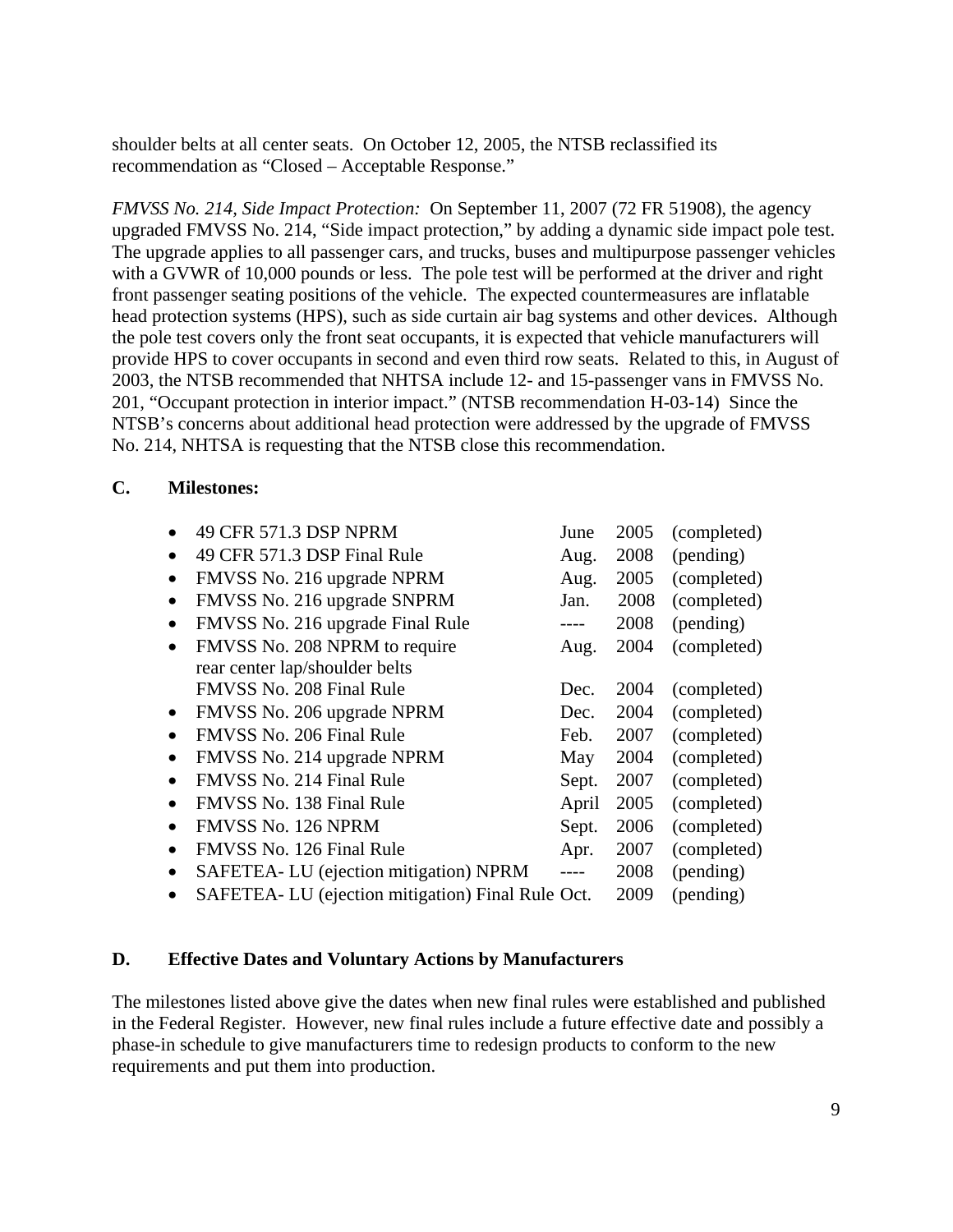For example, the new safety standard requiring electronic stability control (ESC) was published on April 6, 2007, but it included a phase-in schedule requiring that 55 percent of each manufacturer's production be equipped with ESC in model year 2009, 75 percent in model 2010, 95 percent in model year 2011, and 100 percent in model year 2012. To their credit, manufacturers began to equip 15-passenger vans with ESC voluntarily prior to the final rule and far in advance of the mandatory phase-in schedule. The first GM 15-passenger vans with ESC appeared in model year 2004, and it became standard equipment in model year 2005. The first Ford 15-passenger vans with ESC were available late in model year 2005 as standard equipment.

Another rule significant for 15 passenger vans was published prior to NHTSA's 2003 Action Plan for 15-Passenger Van Safety, but it recently became effective in model year 2008 (September 2007). FMVSS No. 139 New pneumatic radial tires for light vehicles (68 FR 38116, June 3, 2003) requires significantly upgraded high speed performance and endurance tests for the type of light truck tires used on 15-passenger vans, and it establishes a new requirement for endurance at low inflation pressure that also applies to tires used on 15 passenger vans.

The other recent final rules described in section B. are also subject to effective dates. FMVSS No. 138 Tire pressure monitoring systems was phased-in between model years 2006 and 2008, and it did not reach 15-passenger vans until model year 2008. The rear lap/shoulder belts required by FMVSS No. 208 required phase-in between model years 2006 and 2008. They were not implemented on Ford vans until 2008, but GM had been equipping its 15-passenger vans voluntarily since 2004. The amendments to FMVSS No. 206 are effective in model year 2010, and amendments to FMVSS No. 214 will be phased-in between model years 2010 and 2014.

There has also been a recent significant voluntary safety improvement on the part of 15 passenger van manufacturers. Even though the advanced air bags requirements of FMVSS No. 208 do not apply to vehicles with a GVWR greater than 8500 lb., both Ford and GM began equipping their 15-passsenger vans with advanced air bags in model year 2007.

#### **V. Update on Federal Motor Carrier Safety Administration Activities**

While NHTSA has the primary federal responsibility for safety standards for motor vehicles and motor vehicle equipment that vehicle manufacturers must observe, the Federal Motor Carrier Safety Administration regulates motor carriers operating commercial vehicles in interstate commerce. Its responsibilities include hours-of-service regulations, vehicle safety inspections, and commercial driver licensing as a few examples. Some of its recent activities affect the commercial use of 9-15 passenger vans.

On August 12, 2003, FMCSA issued a final rule that amended the Federal Motor Carrier Safety Regulations (FMCSRs) to require that motor carriers operating commercial motor vehicles, designed or used to transport between 9 and 15 passengers (including the driver) in interstate commerce, must comply with the applicable safety regulations when they are directly compensated for such services and the vehicle is operated beyond a 75-air-mile radius (86.3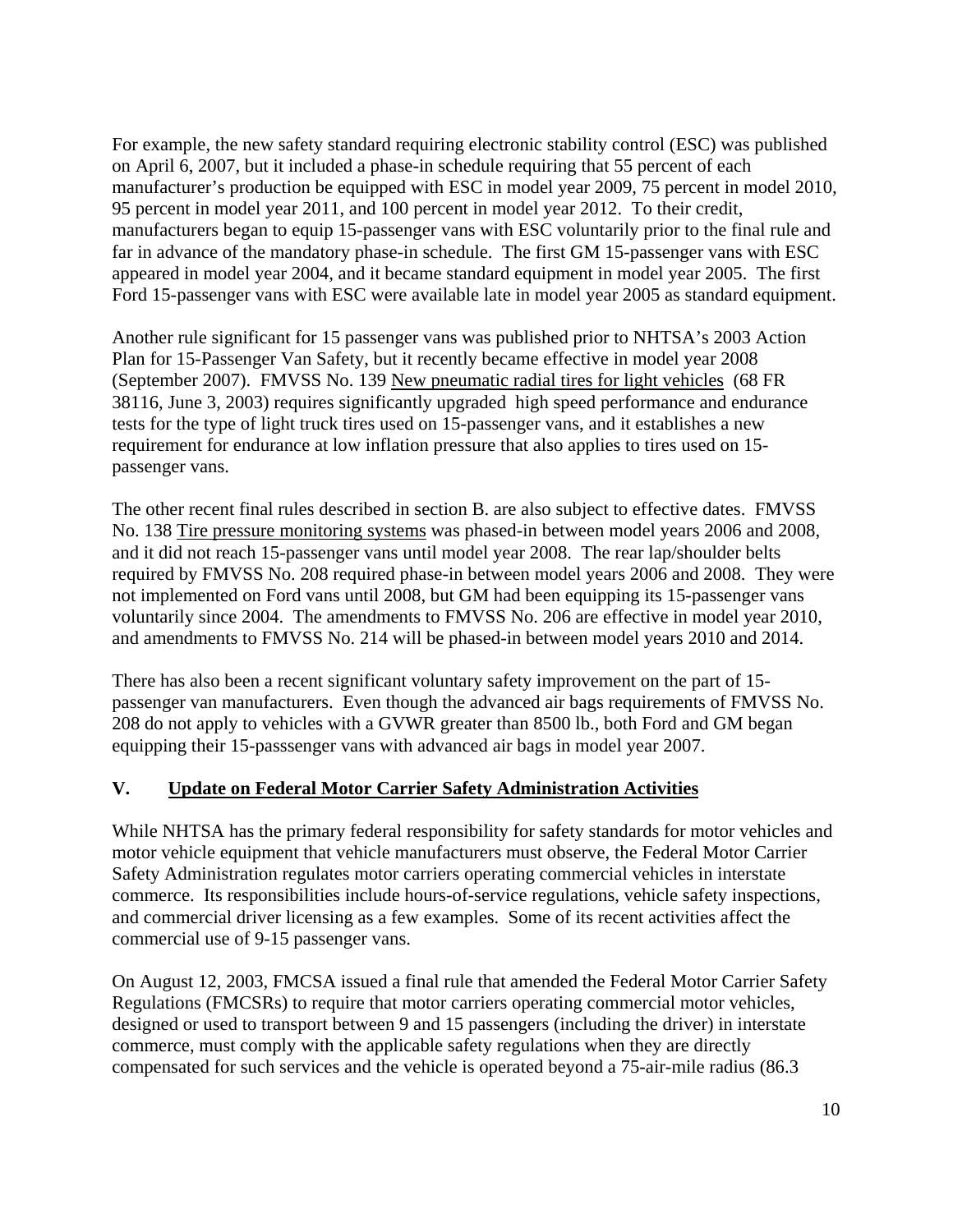statute miles or 138.9 kilometers) from the driver's normal work reporting location. The Agency established a distance threshold to focus on the distance that the driver operates the vehicles. These motor carriers, drivers, and vehicles were then, through this rule, subject to the same safety requirements as motor coach operators, except for the commercial driver's license, and controlled substances and alcohol testing regulations. This rule implemented Sections 212 of the Motor Carrier Safety Improvement Act of 1999.

On August 10, 2005, Congress enacted the Safe, Accountable, Flexible, Efficient Transportation Equity Act: A Legacy for Users (SAFETEA-LU) [119 Stat. 1144]. Section 4136 of this Act addressed interstate van operations:

The Federal Motor Carrier Safety Regulations that apply to interstate operations of commercial motor vehicles designed to transport between 9 and 15 passengers (including the driver) shall apply to all interstate operations of such carriers regardless of the distance traveled.

The FMCSA is currently considering a final rule to amend the regulations to comply with this statute that effectively eliminates the exemption for interstate carriers operating 9-to-15 passenger vehicles less than 75 miles. A project, sponsored by FMCSA and conducted by the Battelle Memorial Institute, confirmed that a rulemaking to implement section 4136 of SAFETEA-LU would not only be cost-effective, but would also result in the avoidance of fatalities and serious injuries. (Reference "Applicability of Federal Safety Regulations to All 9 to15- Passenger Vans Operating Interstate for Direct Compensation," Report FMCSA-PSV-07- 005, dated October 2006)

#### **VI. Conclusion**

NHTSA has completed most of the items in the original 2003 action plan, and it will pursue outstanding items and continuing actions described in this document within the parameters of available staff, resources, and safety priorities. The reductions in fatalities recorded in the latest two years of crash data (2005 and 2006) provide some optimism regarding the effect of improvements in driver awareness and vehicle safety (particularly ESC) that have occurred. We expect further reduction in fatalities as a consequence of the new Federal Motor Vehicle Safety Standards regarding ESC, light truck tires, rear lap and shoulder belts, TPMS, door locks and door retention components, and side impact protection, as well as continued consumer information activities.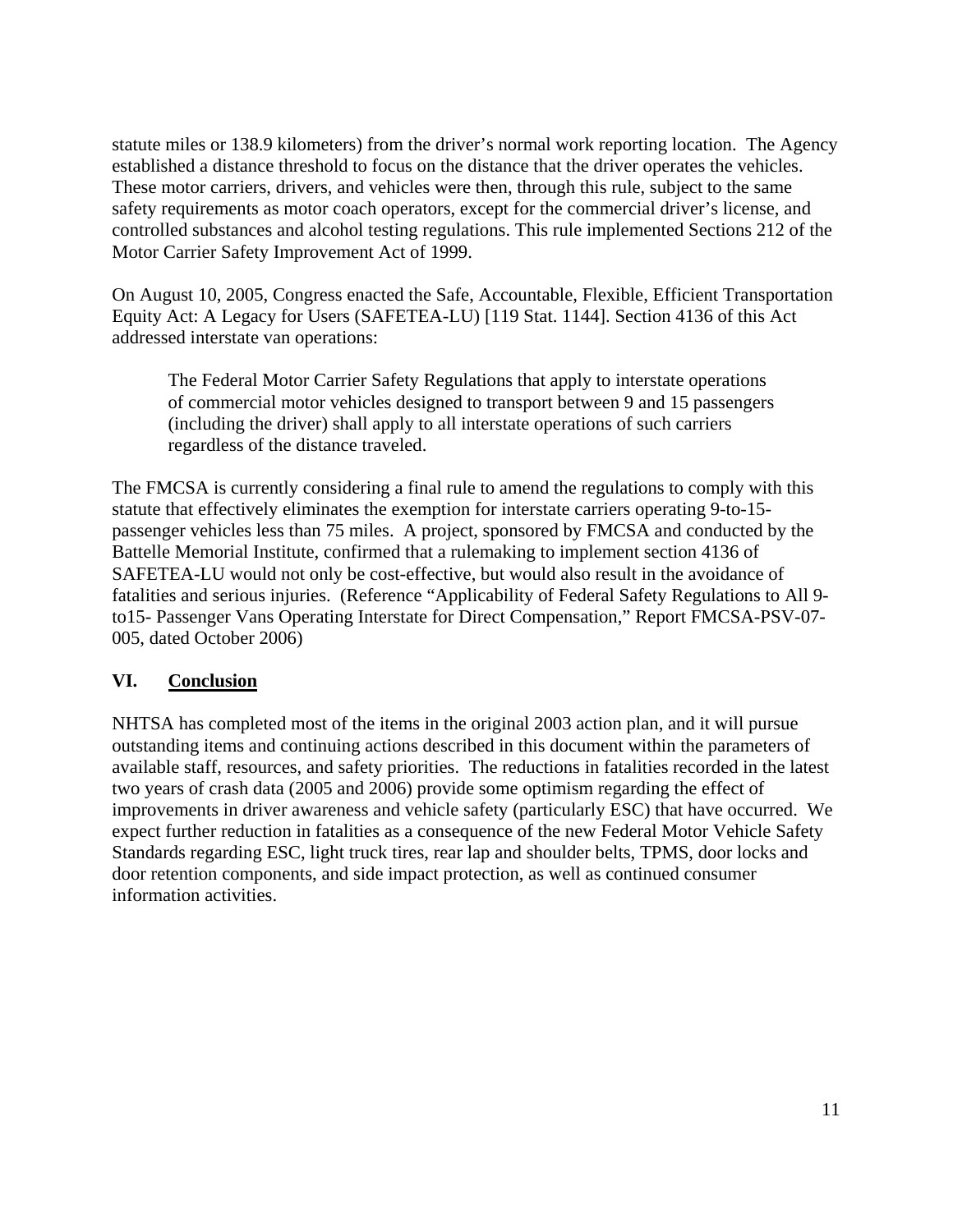#### **Appendix I**

#### **Survey of State Laws on 12- and 15-Passenger Vans Used for School Transportation\***

While most States require the use of school buses to transport children to and from school and school-related events, some States do not.

- 29 states have laws or regulations that prohibit the use of vans for transporting public school students to and from school and school-related activities.
- 12 states have laws and regulations that prohibit the use of vans for transporting public school students to and from school, but allow the use of vans for school activity trips. [Note: One state has passed legislation that prohibits the use of vans for activity trips.]
- 9 states allow the use of vans for transporting public school students to and from school and school-related activities. [Note: One of these nine states has passed legislation that will not allow the use of vans to transport students after June 1, 2008. Another state has a statewide, self-insurance pool that will not insure vans used to transport students.] In many states, the laws and regulations that apply to public schools may not apply to private and church-sponsored schools.

| <b>State</b>         | To & From        | To & From               | <b>Comments</b>                                                                                                                                                            |  |  |
|----------------------|------------------|-------------------------|----------------------------------------------------------------------------------------------------------------------------------------------------------------------------|--|--|
|                      | <b>School</b>    | School-related          |                                                                                                                                                                            |  |  |
|                      | <b>Permitted</b> | <b>Events Permitted</b> |                                                                                                                                                                            |  |  |
| Alabama              | $No*$            | $No*$                   | *State laws do not apply to private schools.                                                                                                                               |  |  |
| Alaska               | $No*$            | Yes <sup>*</sup>        | *State laws do not apply to private schools.                                                                                                                               |  |  |
| Arizona              | No               | Yes                     |                                                                                                                                                                            |  |  |
| Arkansas             | Yes              | Yes                     |                                                                                                                                                                            |  |  |
| California           | No               | N <sub>o</sub>          |                                                                                                                                                                            |  |  |
| Colorado             | $Yes*$           | Yes <sup>*</sup>        | *State-wide, self-insurance pool for school districts will not<br>insure vans.                                                                                             |  |  |
| Connecticut          | N <sub>o</sub>   | Yes                     |                                                                                                                                                                            |  |  |
| Delaware             | N <sub>o</sub>   | N <sub>o</sub>          |                                                                                                                                                                            |  |  |
| Florida              | $No*$            | $No*$                   | *Does not apply to private schools or companies that<br>contract directly with parents.                                                                                    |  |  |
| Georgia              | $No*$            | Yes*                    | *State laws do not apply to private schools.                                                                                                                               |  |  |
| Hawaii               | Yes              | Yes                     |                                                                                                                                                                            |  |  |
| Idaho                | $No*$            | Yes                     | *State statute allows for some exceptions, e.g., students with<br>special needs in remote locations without school buses.<br>* State laws do not apply to private schools. |  |  |
| Illinois             | No               | Yes                     |                                                                                                                                                                            |  |  |
| Indiana              | $No*$            | $No \overline{**}$      | *Special education students may be transported in vans.<br>** State laws do not apply to private schools.                                                                  |  |  |
| Iowa                 | No               | N <sub>o</sub>          |                                                                                                                                                                            |  |  |
| Kansas               | N <sub>0</sub>   | N <sub>o</sub>          |                                                                                                                                                                            |  |  |
| Kentucky             | N <sub>o</sub>   | N <sub>o</sub>          |                                                                                                                                                                            |  |  |
| Louisiana            | $No*$            | $No*$                   | *State laws do not apply to private schools.                                                                                                                               |  |  |
| Maine                | N <sub>o</sub>   | $No*$                   | *Private schools are exempt from this state regulation.                                                                                                                    |  |  |
| Maryland             | N <sub>o</sub>   | N <sub>o</sub>          | State law not clear on private schools.                                                                                                                                    |  |  |
| <b>Massachusetts</b> | Yes              | Yes                     |                                                                                                                                                                            |  |  |
| Michigan             | N <sub>o</sub>   | N <sub>o</sub>          |                                                                                                                                                                            |  |  |